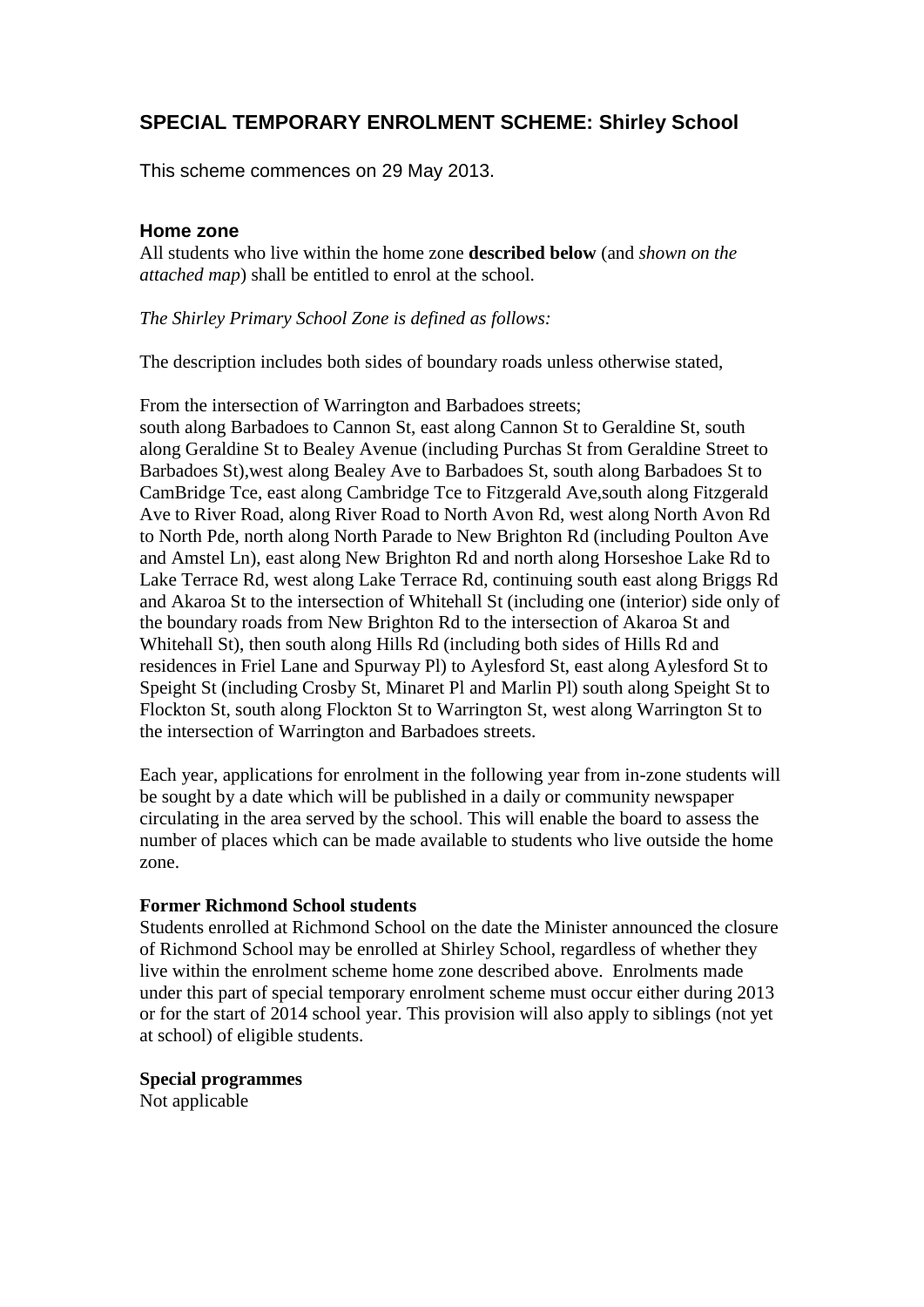## **Out of zone enrolments**

Each year the board will determine the number of places which are likely to be available in the following year for the enrolment of students who live outside the home zone. The board will publish this information by notice in a daily or community newspaper circulating in the area served by the school. The notice will indicate how applications are to be made and will specify a date by which all applications must be received.

Applications for enrolment will be processed in the following order of priority:

- **First priority** This priority category is not applicable at this school because the school does not run a special programme approved by the Secretary.
- **Second priority** must be given to applicants who are siblings of current  $\bullet$ students.
- **Third priority** must be given to applicants who are siblings of former students.
- **Fourth priority** must be given to any applicant who is a child of a former  $\bullet$ student of the school.
- **Fifth priority** must be given to any applicant who is either a child of an employee of
	- the board of the school or a child of a member of the board of the school.
- $\bullet$ **Sixth priority** must be given to all other applicants.

If there are more applicants in the second, third, fourth, or fifth priority groups than there are places available, selection within the priority group will be by a ballot conducted in accordance with instructions issued by the Secretary under Section 11G(1) of the Education Act 1989. Parents will be informed of the date of any ballot by notice in a daily or community

newspaper circulating in the area served by the school.

Applicants seeking second or third priority status may be required to give proof of a sibling relationship.